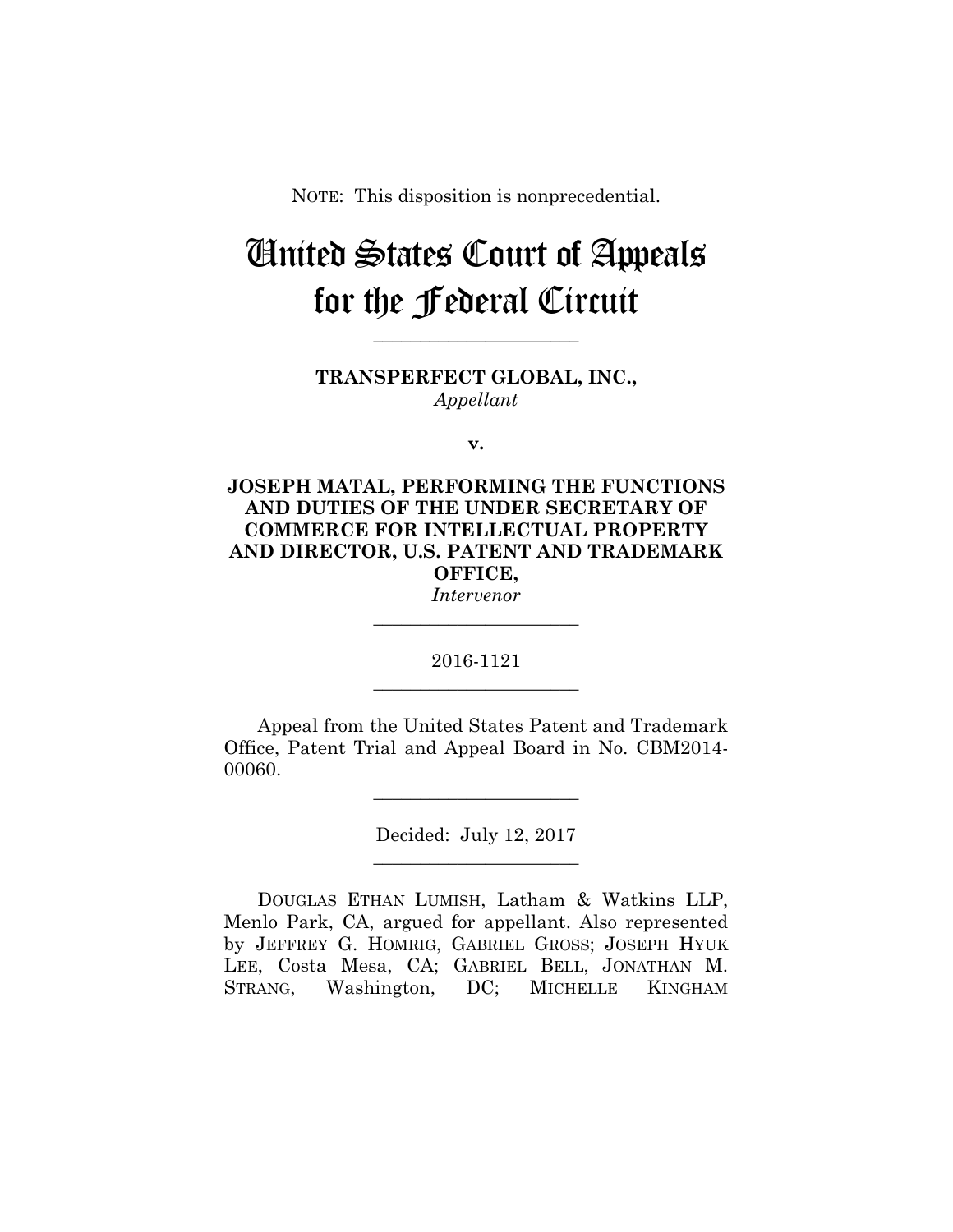HOLOUBEK, Sterne Kessler Goldstein & Fox, PLLC, Washington, DC.

PHILIP J. WARRICK, Office of the Solicitor, United States Patent and Trademark Office, Alexandria, VA, argued for intervenor. Also represented by THOMAS W. KRAUSE, SCOTT WEIDENFELLER, JEREMIAH HELM.

**\_\_\_\_\_\_\_\_\_\_\_\_\_\_\_\_\_\_\_\_\_\_** 

Before REYNA, WALLACH, and CHEN, *Circuit Judges.*

#### CHEN, *Circuit Judge*.

1

This case arises from MotionPoint's petition for covered business method (CBM) review of claims 1–28 of U.S. Patent No. 6,857,022 ('022 patent), which is directed to ordering a translation of an electronic document that includes hyperlinks, and is owned by TransPerfect Global, Inc. (TransPerfect). The U.S. Patent & Trademark Office (PTO), Patent Trial & Appeal Board (Board) instituted the review and issued a final decision finding the challenged claims unpatentable for lack of written description support under 35 U.S.C.  $\S 112 \parallel 1$ . TransPerfect and MotionPoint subsequently settled, and the Director of the PTO intervened in this appeal pursuant to 35 U.S.C. § 143.

TransPerfect appeals the Board's construction of the claim term, "said hyperlink," arguing that the Board's construction excludes a translated hyperlink on a translated webpage that links to a different target than the

<sup>&</sup>lt;sup>1</sup> Because the '022 patent was filed before the effective date of revisions to 35 U.S.C. § 112 made by The Leahy-Smith America Invents Act, Pub. L. No. 112-29, §§ 4(c) & 4(e), 125 Stat. 284, 296–97 (2011), the prior version of § 112 controls, *see MobileMedia Ideas LLC v. Apple Inc.*, 780 F.3d 1159, 1168 n.3 (Fed. Cir. 2015).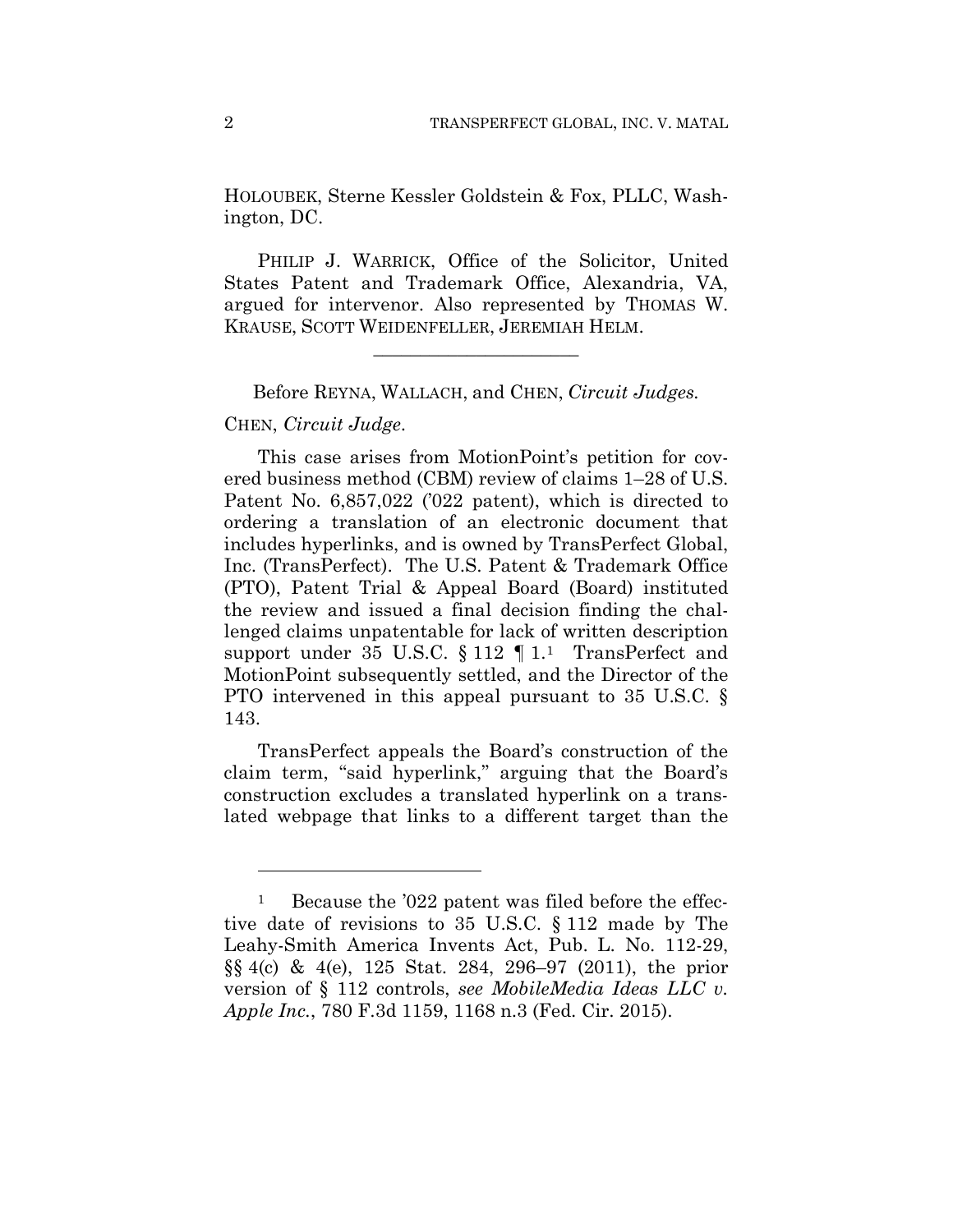target to which the original, untranslated hyperlink links. TransPerfect also appeals the Board's lack of written description finding, arguing that even if the claimed "said hyperlink" must refer to the same hyperlink that is present in the original, untranslated webpage, the '022 specification describes an embodiment that can redirect a user to a translated version of the hyperlink's target instead of the original untranslated target, upon clicking the original, untranslated hyperlink. Because the Board's construction of "said hyperlink" is correct and all the challenged claims are unpatentable for lack of written description support, we affirm.

#### **BACKGROUND**

The '022 patent describes a method of ordering a translation of an electronic document on the Internet, such as a webpage, using a "one-click" translation component. '022 patent abstract. Figure 1 of the '022 patent contains a flowchart illustrating this process:



 $FIG 1$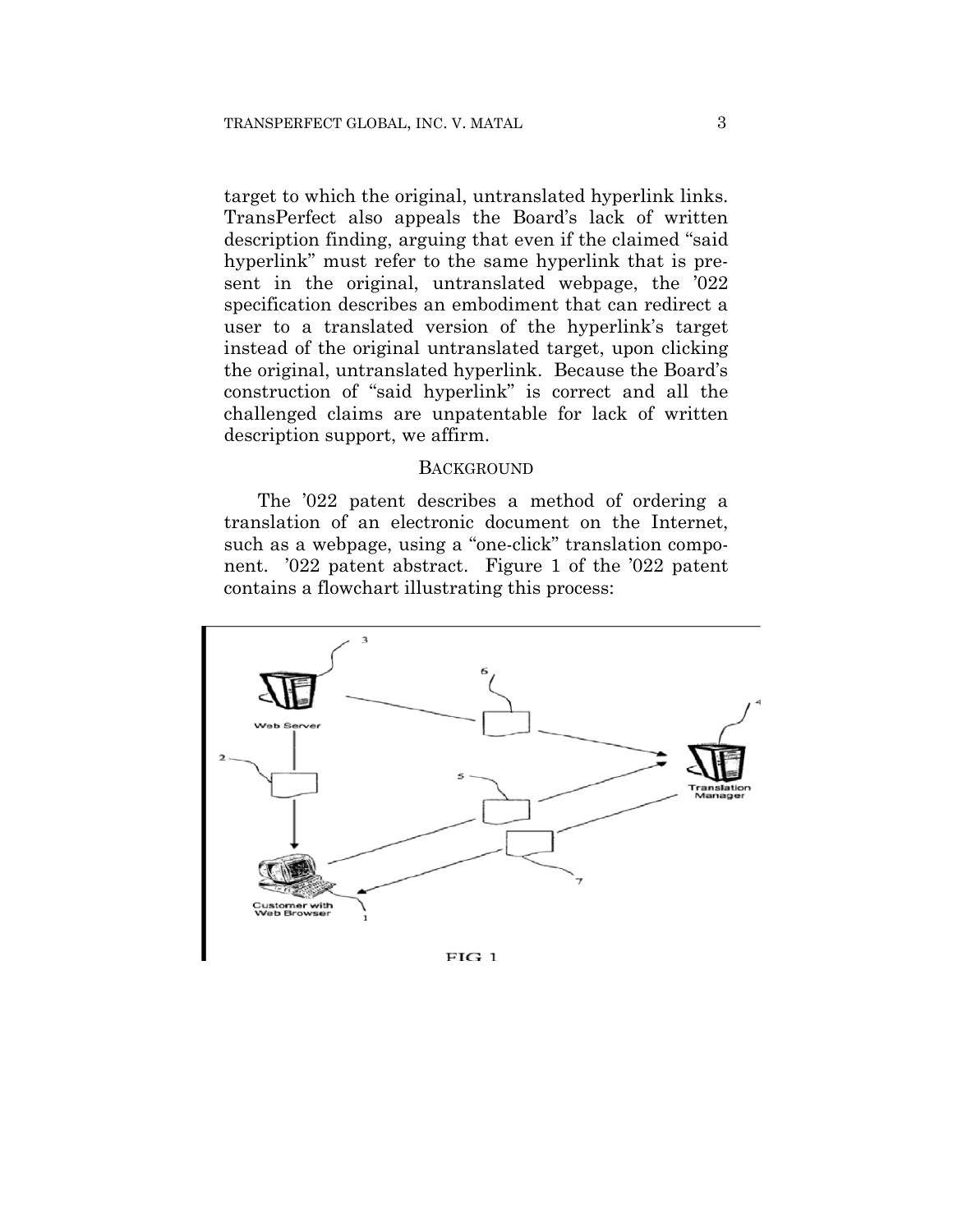'022 patent fig.1. Figure 1 shows a user 1 who requests a webpage 2 from web server 3. *Id.* col. 3 ll. 3–6. The user can request a translation from one language (e.g., English) to another (e.g., German) by clicking on the one-click translation component. *Id.* col. 3 ll. 47–57. When the translation is requested, webpage 2 is transferred from user 1 to a "translation manager" 4. *Id.* col. 3 ll. 14–17. The translation manager translates the original webpage 2 into the requested language as translated webpage 7, which is then displayed to the user. *Id.* col. 3 ll. 28–36. The translation manager can also retrieve the original webpage 2 from web server 3 if the user provides the translation manager with just the address of the webpage rather than the webpage itself. *Id.* col. 3 ll. 28–31.

If webpage 2 contains hyperlinks to further webpages, translation manager 4 may replace links in the translated webpage 7 with hyperlinks pointing to the translation manager. *Id.* col. 3 ll. 36–38. The translation manager may automatically translate these hyperlinked webpages, either at the time the user clicks on the replacement links or in advance, such that the user need not request separate translations of hyperlinked webpages. *Id.* col. 3 ll. 38–46. This allows a user to surf many linked webpages without needing to request separate translations. *Id.*

Claim 1 is representative and reproduced below:

1. A method of ordering a translation of an electronic communication, the electronic communication comprising at least text of more than one word and *one or more hyperlinks* to *further electronic communications*, including the steps of:

displaying simultaneously to a user:

at least part of said electronic communication; and

a single action translation component, said single action translation component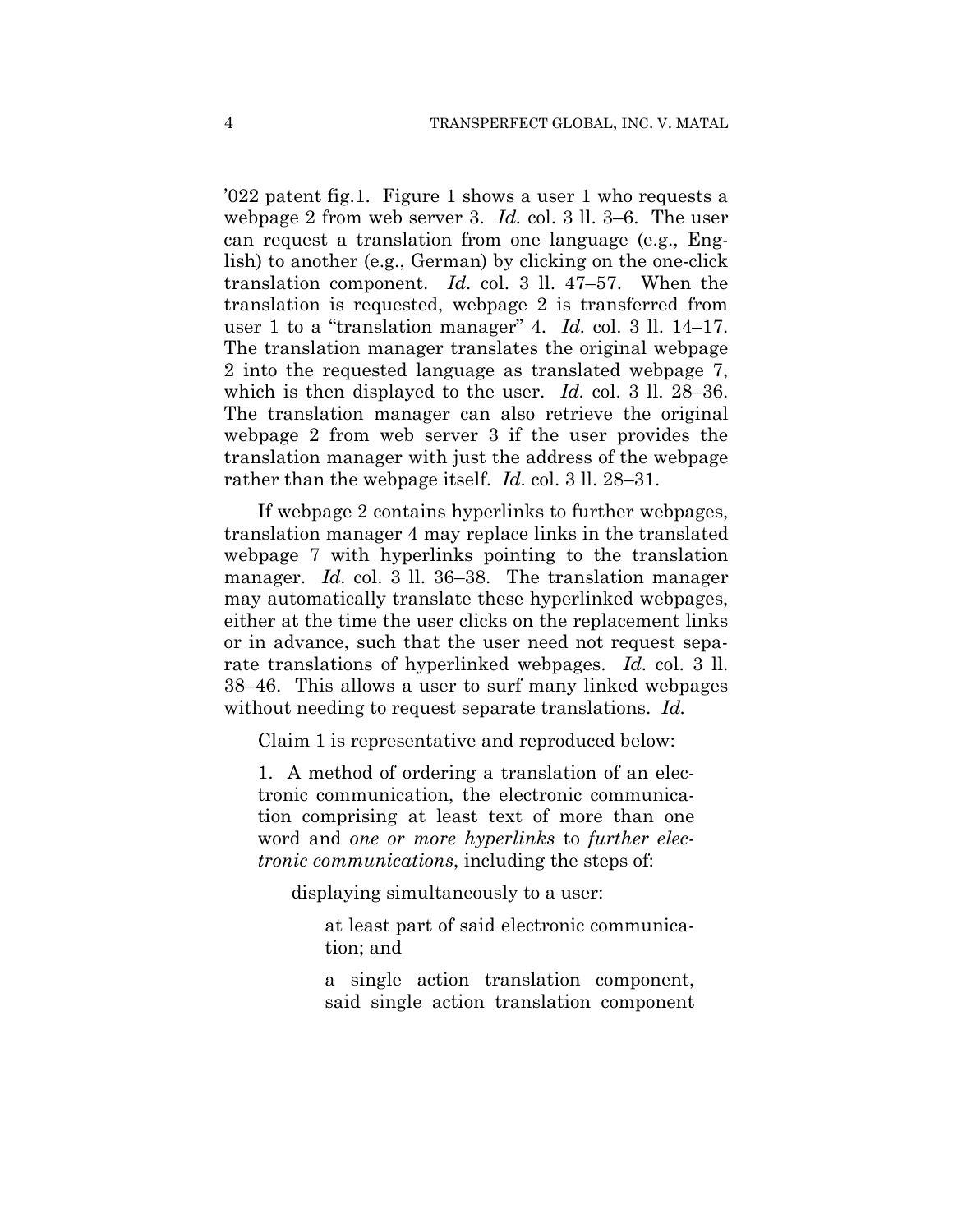comprising an object identified as effecting a translation of said electronic communication in a single action;

*said user clicking said single action translation component* to request translation of at least said text of said electronic communication by transmitting said electronic communication, or an indicator of said electronic communication, to a *translation manager*; and

*said translation manager*:

*obtaining a translation of said electronic communication*;

directing transmission of said translation of said electronic communication to said user; and

*providing translation of said further electronic communications when said hyperlink is activated*:

by delivering a translation of said further electronic communications that was translated when said electronic communication was translated; or

*by obtaining a translation of said further electronic communications when said hyperlink is activated*.

'022 patent col. 8 l. 51–col. 9 l. 11 (emphases added).

The Board found that "the first use of the term 'hyperlink' specifically identifies the hypertext document that includes the 'link or connection' and the objects linked or connected thereto." J.A. 13. The hypertext document that contains the link is the "electronic communication" and the objects linked or connected thereto are the "further electronic communications." J.A. 13. The Board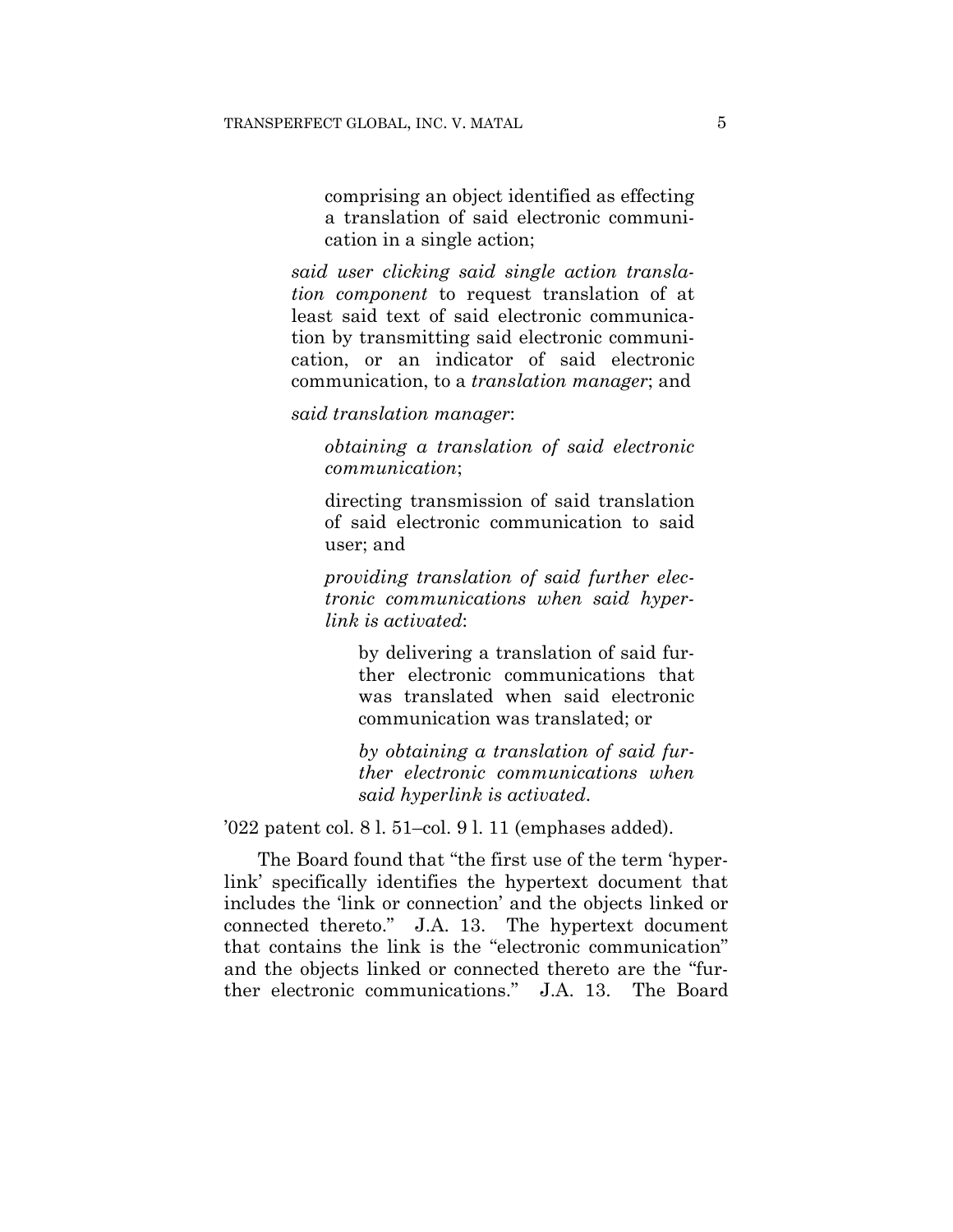construed "hyperlink" to mean "a connection between an element in a hypertext document, such as a word, phrase, symbol, or image, and a different element in the document, another hypertext document, a file, or a script." J.A. 11. It construed "said hyperlink" to mean "referring back to the 'one or more hyperlinks,' i.e., the original 'one or more hyperlinks' in the original (untranslated) electronic communication that link or connect to the further (untranslated) electronic communications." J.A. 11, 21.

#### We have jurisdiction under 28 U.S.C. § 1295(a)(4).

#### **DISCUSSION**

## I. Standard of Review

In construing claims, the Board applies the broadest reasonable interpretation consistent with the specification. *Cuozzo Speed Techs., LLC v. Lee*, 136 S. Ct. 2131, 2142–45 (2016). "We review intrinsic evidence and the ultimate construction of the claim de novo." *SightSound Techs., LLC v. Apple Inc.*, 809 F.3d 1307, 1316 (Fed. Cir. 2015). "We review underlying factual determinations concerning extrinsic evidence for substantial evidence." *Id.* "Whether a patent claim is supported by an adequate written description is a question of fact." *AbbVie Deutschland GmbH & Co., KG v. Janssen Biotech, Inc.*, 759 F.3d 1285, 1297 (Fed. Cir. 2014). "We review the Board's conclusions of law de novo and its findings of fact for substantial evidence." *Blue Calypso, LLC v. Groupon, Inc.*, 815 F.3d 1331, 1337 (Fed. Cir. 2016). Substantial evidence "means such relevant evidence as a reasonable mind might accept as adequate to support a conclusion." *Id.* (internal quotation marks omitted).

### II. Claim Construction

We begin with claim construction. The parties do not dispute the meaning of "hyperlink," but they do dispute the meaning of "said hyperlink." Appellant Br. 19. TransPerfect argues that a hyperlink contains a "label"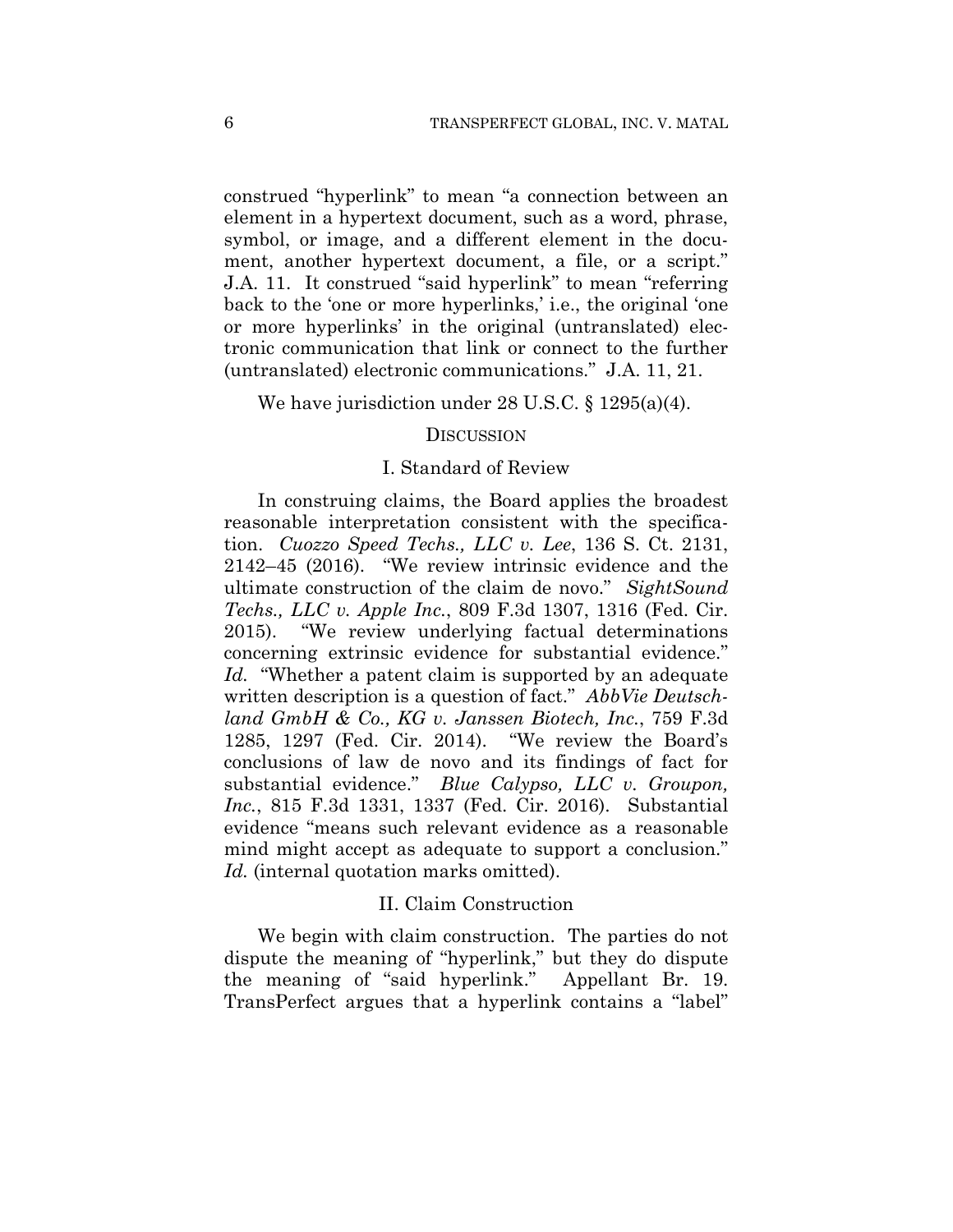(the visible text) and a "Uniform Resource Locator" (URL) (the address of the target). TransPerfect contends that the "one or more hyperlinks" can still be the *same* hyperlink ("said hyperlink"), even after (1) the label is translated to a different language, and/or (2) the target is changed to point to a different URL—the URL of a translated version of the original target. TransPerfect maintains that the claims contemplate a hyperlink that displays with a translated label and points to a translated target, and that this hyperlink can still be regarded as the same "said hyperlink," because the purpose of the invention is to translate—not preserve—content.

The Director responds that the Board correctly found a fundamental mismatch between the '022 patent's claim language and specification because the claims, with their usage of "said hyperlink," recite "preserving hyperlinks," whereas the specification "describes replacing hyperlinks." J.A. 20. The Board framed this issue as "whether replacement or modification of the 'one or more hyperlinks' may occur and yet still constitute the same 'one or more hyperlinks.'" J.A. 12. We agree with the Board that the "said hyperlink" claim language refers back to the claimed one or more original untranslated hyperlinks in the original document, after considering the claim language, specification, prosecution history, and extrinsic evidence.

A.

We first address the claim language. The parties agree with the Board that a "hyperlink" is the "connection between an element in a hypertext document [the label]. . . and a different element [the target]." J.A. 11. They also agree that the "said hyperlink" limitation must refer to the same hyperlink contained in the original untranslated webpage, but TransPerfect contends that a hyperlink can be translated (by modifying or replacing its label or URL) and still be the "same" hyperlink. We agree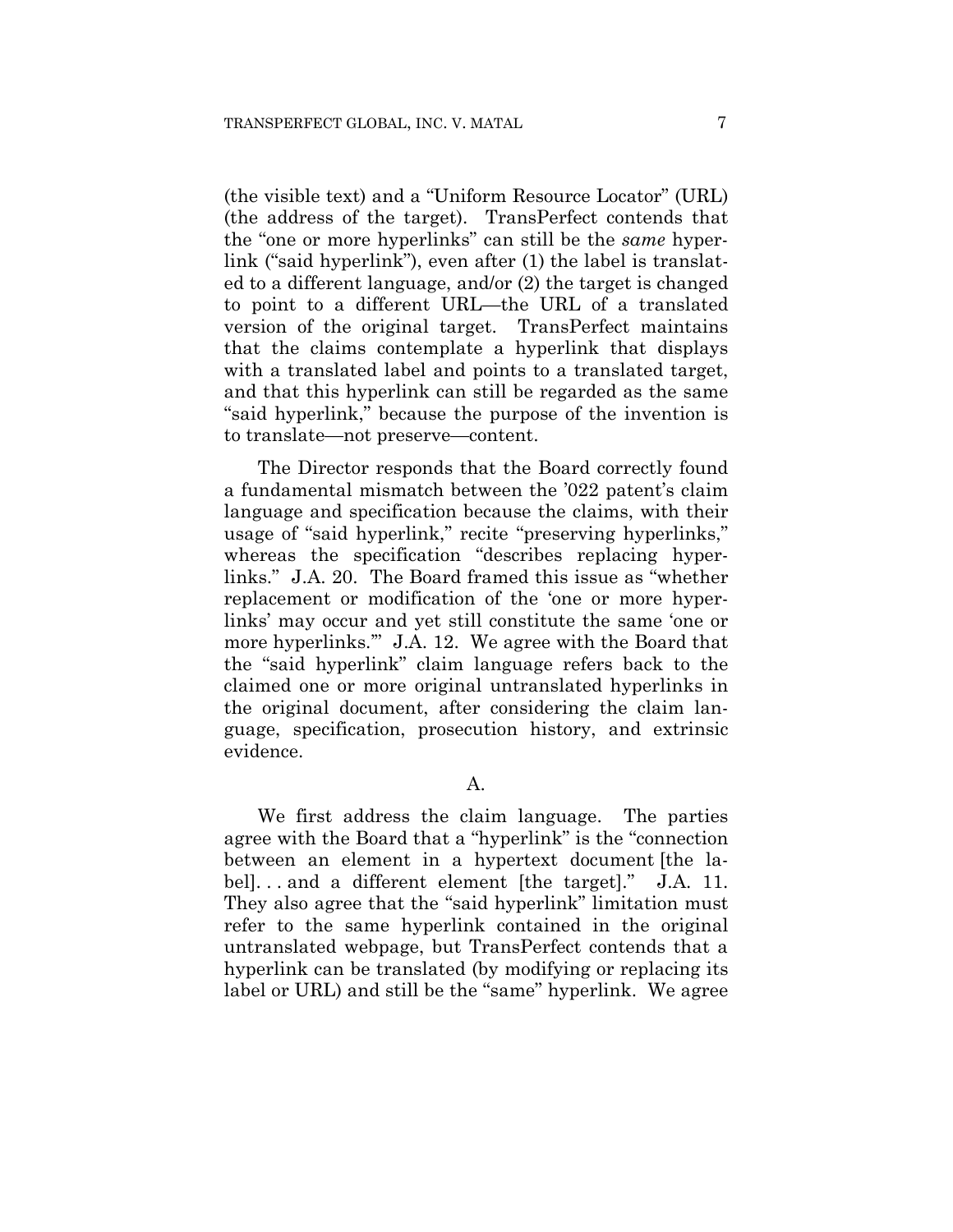that the use of the term "said" in the claims indicates that the "said hyperlink" limitation refers to the previously claimed "one or more hyperlinks to further electronic communications" limitation. *See Summit 6, LLC v. Samsung Elecs. Co.*, 802 F.3d 1283, 1291 (Fed. Cir. 2015); *Baldwin Graphic Sys., Inc. v. Siebert, Inc.*, 512 F.3d 1338, 1343 (Fed. Cir. 2008) (noting that the claim term "said" is an "anaphoric phrase[], referring to the initial antecedent phrase").

The Board explained that a hyperlink requires only a specific connection between the label (the element that is visible to the user) and the target (the further electronic communications, to which the user will be directed after clicking on the label). The Board found that the perspective of a user is immaterial because the hyperlink is defined electronically as the connection between the label (e.g., element A) and the target (e.g., element B). J.A. 13. If the connection between the label and target is changed such that it connects to a translated version of the target (e.g., element C), which necessarily exists at a different location from that of element B, the hyperlink no longer connects elements A and B, but it connects elements A and C. J.A. 13. This new hyperlink connection between elements A and C is different because it connects different elements from that of the original hyperlink. J.A. 13.

TransPerfect argues that the "said hyperlink" limitation must "refer[] to a link in the translated webpage that necessarily would be altered as a result of the translation." Appellant Br. 13. The Director responds that the "said hyperlink" limitation, at a minimum, is broader and "include[s] . . . embodiments in which the translated document includes the original, unaltered hyperlinks from the untranslated document." Intervenor Br. 49. TransPerfect disagrees, arguing that the claims require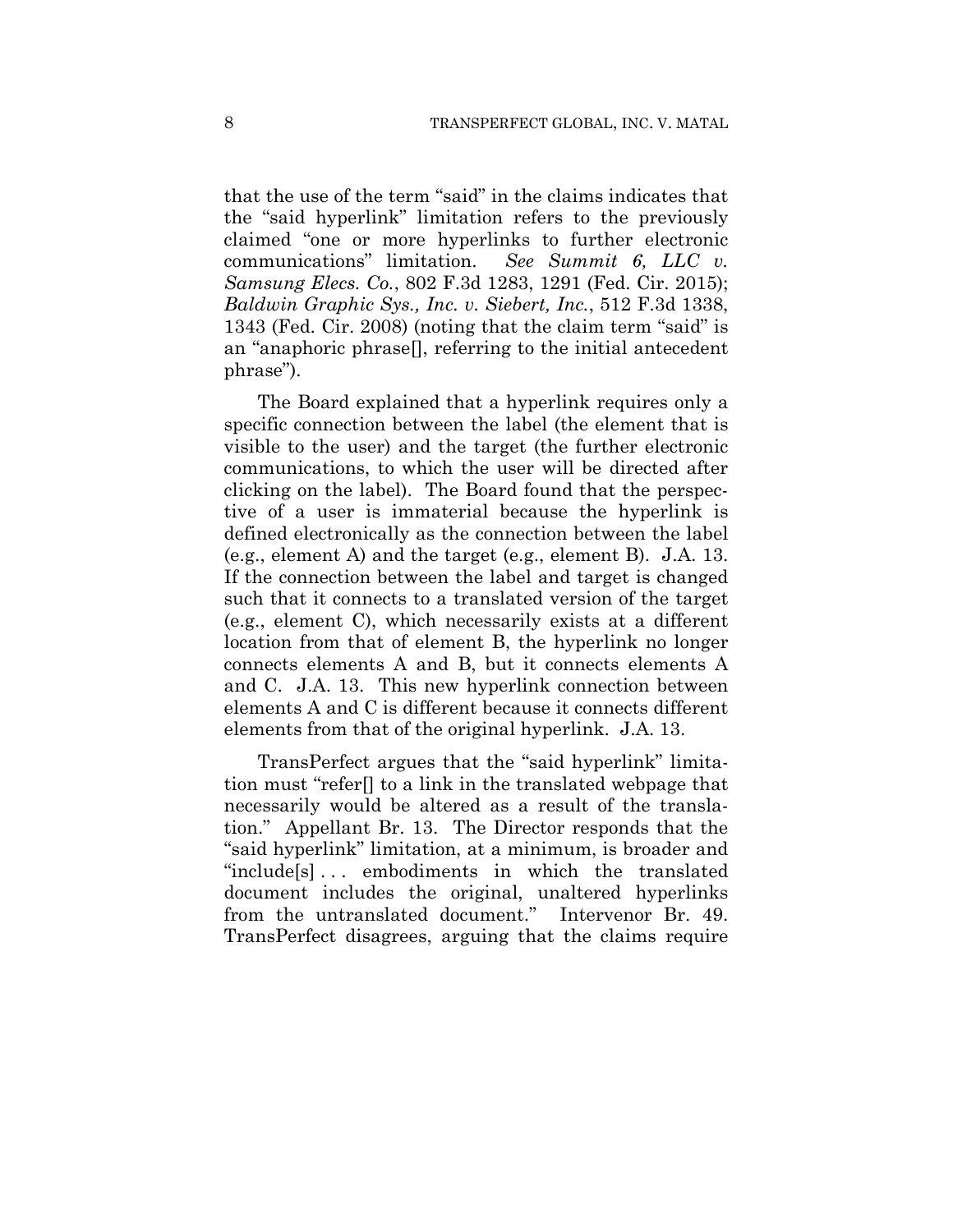that "the hyperlinks are necessarily translated along with the rest of the document."2 Reply Br. 17.

We agree with the Director that the claims do not require a translation of the "further electronic communications," along with the translation of the original "electronic communication." The claims recite that the translation manager "*provid[es] translation of said further electronic communications when said hyperlink is activated* . . . *by obtaining a translation of said further electronic communications when said hyperlink is activated*." '022 patent col. 9 ll. 4–11 (emphasis added). The translation manager can thus *obtain* a translation of the target of said hyperlink (the further electronic communication) *when said hyperlink is activated*. By contrast, the rest of the webpage (the electronic communication) is translated when the user clicks on the "single action translation component"; when the user clicks on this component, the translation manager "obtain[s] a translation of said electronic communication" and "direct[s] transmission of said translation of said electronic communication to said user." *Id.* col. 8 l. 51–col. 9 l. 11.

TransPerfect also argues that the Board erred because we have allowed claims to use the term "said" to refer to the same antecedent object, even after the antecedent object has been physically changed or altered. TransPerfect cites *Creative Internet Advertising Corp. v.* 

1

<sup>2</sup> Although TransPerfect also argues waiver, we decline to find waiver because the Director did not change the scope of MotionPoint's claim construction position. *O2 Micro Int'l Ltd. v. Beyond Innovation Tech. Co.*, 521 F.3d 1351, 1359 (Fed. Cir. 2008) ("While a waiver may occur if a party raises a new issue on appeal . . . . [a] waiver will not necessarily occur . . . if a party simply presented new or additional arguments in support of 'the scope of its claim construction.") (internal quotation marks omitted).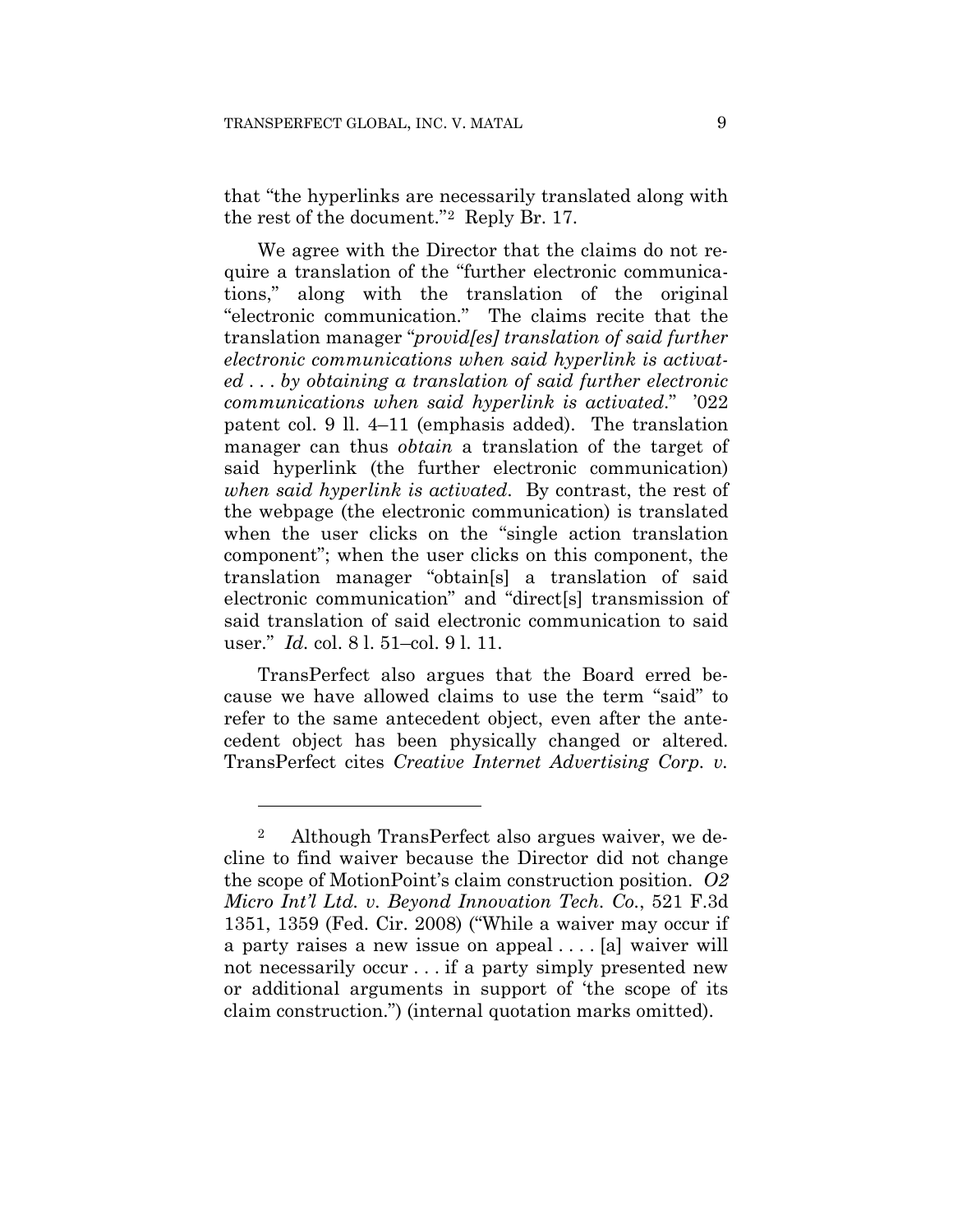*Yahoo!, Inc.*, 476 F. App'x 724 (Fed. Cir. 2011), arguing that we construed the claimed "said end user communication message" limitation to refer to the "same" message, even though parts of that message had been altered or replaced. Reply Br. 7. TransPerfect also cites *Technology Licensing Corp. v. Videotek, Inc.*, 545 F.3d 1316, 1322 (Fed. Cir. 2008), arguing that the claims expressly recited a signal and referred back to the signal as "said" signal, even after the signal was "changed." Reply Br. 8.

The Director responds that the claims in those cases are different from TransPerfect's case because the claim language expressly recited modifying the antecedent object, whereas in TransPerfect's case, the claims do not recite modifying the antecedent object. Intervenor Br. 39–40. For example, in *Creative Internet Advertising Corp.*, the claims recite "logic configured to receive an end user communication message," "to insert a background reference . . . into said end user communication message," and "to transmit said end user communication message with the background reference." 476 F. App'x at 725–26; *see also* Intervenor Br. 39–40. The Director makes the same argument for *Technology Licensing Corp.* in that the claims "expressly recited the modification." Intervenor Br. 40. The claims recited "selectively adding a current to said level shifted signal wherein the amount and/or polarity of said current is responsive to said compared signal and the D.C. level of said level shifted signal is changed in response to said current." *Tech. Licensing Corp.*, 545 F.3d at 1322.

We agree with the Director. Unlike in *Creative Internet Advertising Corp.* and *Technology Licensing Corp.*, the claims here do not recite obtaining a translation of the target of "said hyperlink" (the further electronic communication) along with the translation of the original webpage (the electronic communication). Nor do they recite changing the target of "said hyperlink" from the original address to a second address that corresponds to a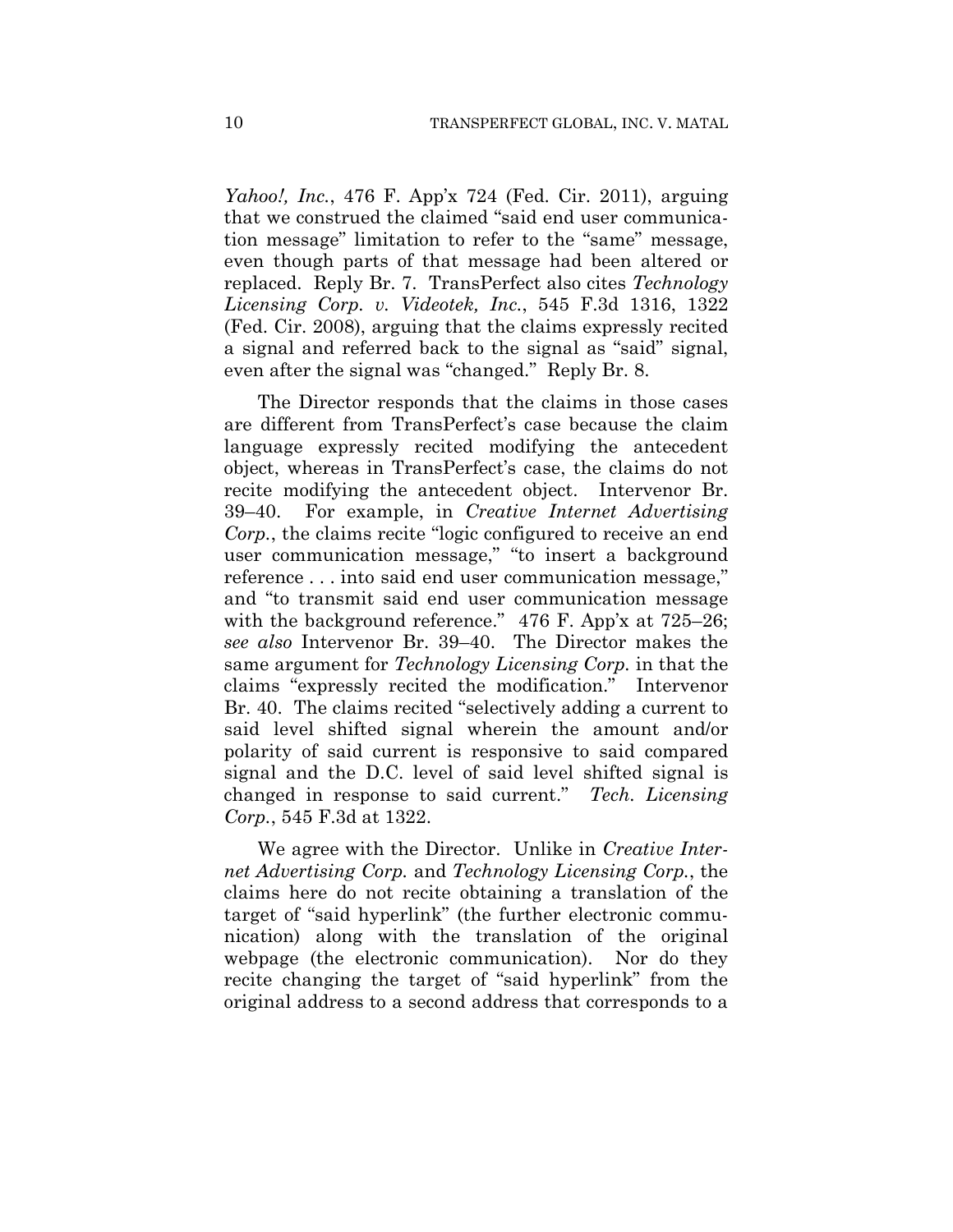translated version of the "further electronic communication." The claims instead expressly contemplate that the translation of "said further electronic communication" is obtained when "said hyperlink" is activated.3 This separate translation would not be necessary if "said further electronic communication" was already translated along with the translation of the original webpage.

The Board properly rejected TransPerfect's argument that the hypertext markup language (HTML) code is the same for an original hyperlink and a translated one. J.A. 14–15. It correctly observed that the HTML code for a translated hyperlink is different because a translated hyperlink contains the URL address of a translated version of the target, which is different from the URL address of the original target. J.A. 14–16. It also rejected TransPerfect's position that a hyperlink can continue to be the same hyperlink when a user, upon clicking the link, sees the same content—just in a different language—when the user is taken to a translated version of the target. J.A. 14. It explained that "[w]hile the information contained therein may have the same meaning, what a user sees is clearly not the same." J.A. 14 n.1. In such a case, "the user would be able to tell that the second hyperlink was not the same as the first because the second hyperlink connected to an element different from the element connected to the first hyperlink." J.A. 14.

<u>.</u>

<sup>3</sup> TransPerfect also cites *Chef America, Inc. v. Lamb-Weston, Inc.*, 358 F.3d 1371, 1372 (Fed. Cir. 2004), for the first time in its Reply Brief, but its argument is the same. Reply Br. 8. We similarly reject TransPerfect's position because although the claims refer to "said" dough and "said" batter, they also expressly recite modifying the dough and batter, unlike the claims at issue here. *Id.*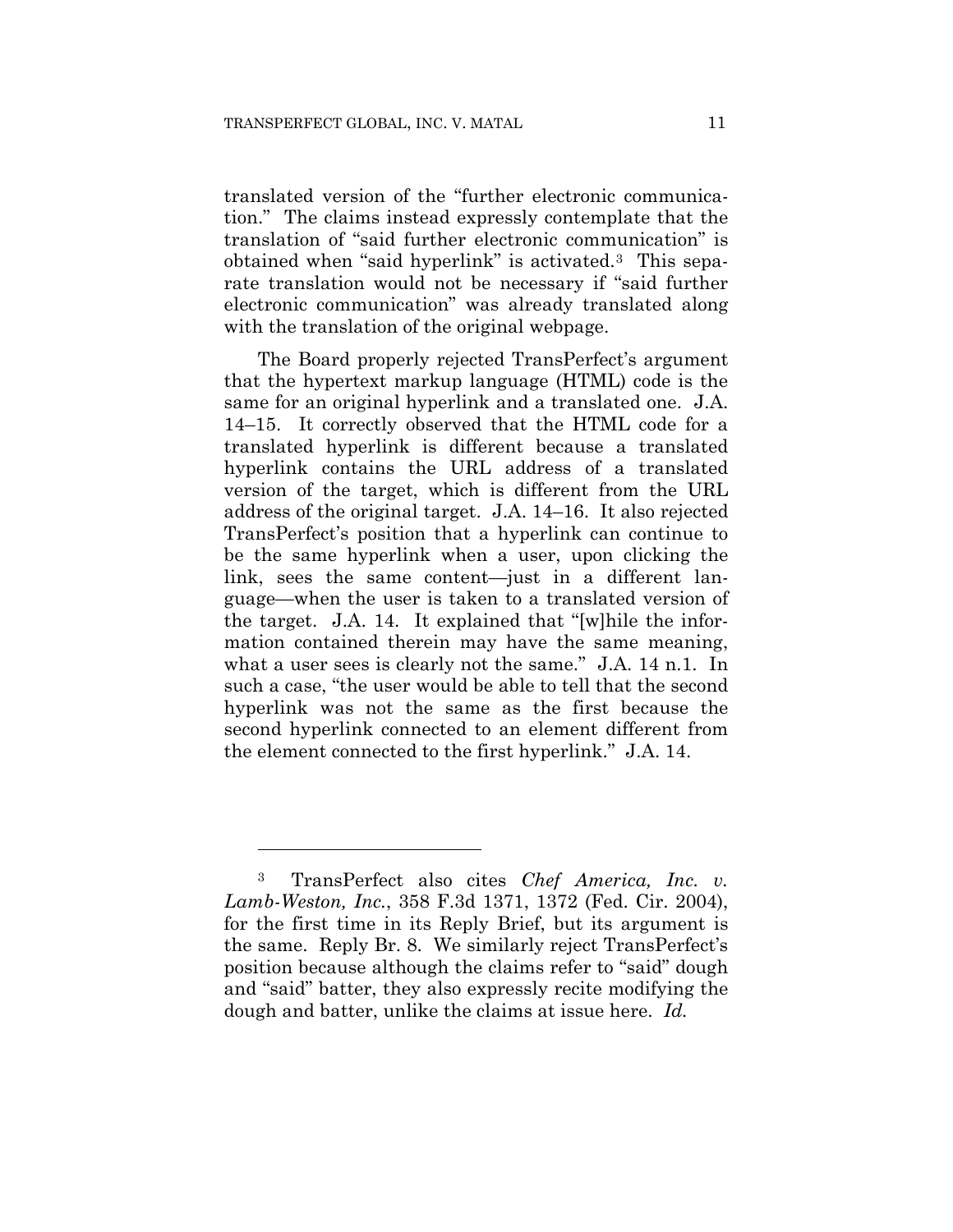TransPerfect turns next to the '022 specification to argue that the specification makes clear that the claimed "said hyperlink" must mean a hyperlink modified from the original hyperlink. The '022 specification discloses an embodiment in which the hyperlinks in a webpage are translated along with the rest of the webpage, and each hyperlink in the original webpage is replaced with a hyperlink containing a translated label and a new target pointing to a translated version of the original target. '022 patent col. 3 ll. 37–44. In this embodiment, the "links in the translated web page" are modified to "point to the translation manager," which provides translated versions of the hyperlinked webpages. *Id.* col. 3 ll. 37–44. TransPerfect argues that the Board's failure to find sufficient written description support for the claims should have alerted the Board to a claim construction error because the Board construed the claims to read out the preferred embodiment.

Nothing in the '022 specification, however, suggests that "said hyperlink" refers to a replacement hyperlink that points to the translation manager instead of to the original target, to which the earlier recited "hyperlink" points. To the contrary, the '022 specification indicates that the hyperlinks contained in the original webpage are replaced with different hyperlinks in the translated webpage. The specification explains that the translation manager "may also replace all links in the translated web page 7 with links that point to the translation manager 4." '022 patent col. 3 ll. 37–39. Replacing an original hyperlink with a new link pointing to the translation manager—rather than keeping the original link—strongly suggests that the identity of the hyperlink is changed. Changing the connection between the original label and original target such that the label points to the translation manager instead of the original target "replac[es]" the original hyperlink with a new one. J.A. 11; '022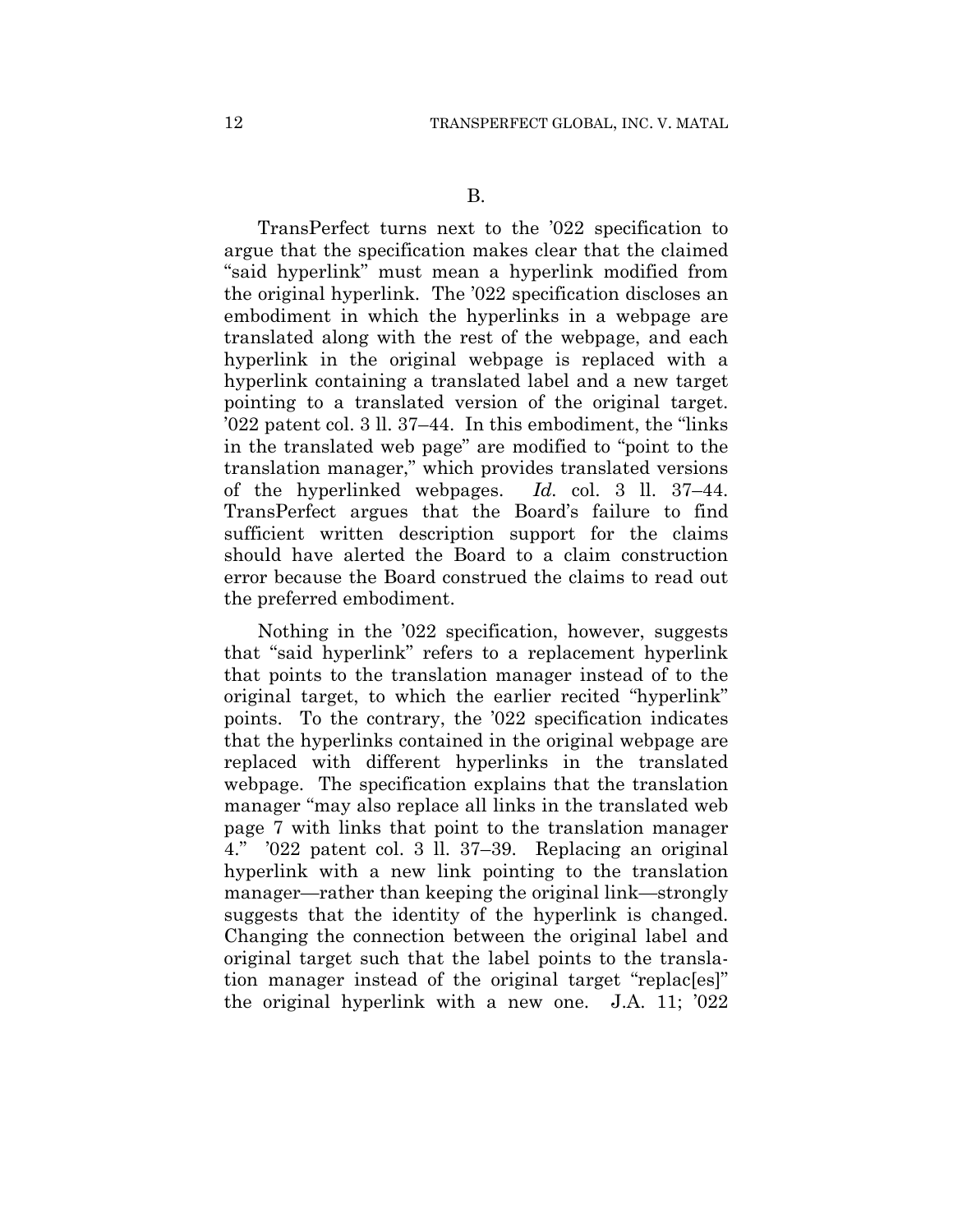patent col. 3 l. 37. The *replacement* hyperlink is different from the *original* hyperlink because the translation manager "requires a new link." J.A. 10–11. No such replacement would be necessary if the '022 specification viewed a hyperlink that points to the translation manager to be the *same* as the original hyperlink.

We agree with the Board that the '022 specification does not require the claimed "said hyperlink" limitation to mean replacement hyperlinks that point to the translation manager rather than the original hyperlinks that point to the original targets. It is true that claims typically cover embodiments disclosed in the specification, *see, e.g.*, *Accent Packaging, Inc. v. Leggett & Platt, Inc.*, 707 F.3d 1318, 1326 (Fed. Cir. 2013), but here, nothing in the specification requires a re-understanding of the claim language to encompass the disclosed embodiment, *see, e.g.*, *Lucent Techs., Inc. v. Gateway, Inc.*, 525 F.3d 1200, 1215–16 (Fed. Cir. 2008) (noting that "where we conclude that the claim language is unambiguous, we have construed the claims to exclude all disclosed embodiments").

 $\mathcal{C}$ 

Beyond the claim language and specification, TransPerfect's argument before the PTO in a separate reexamination proceeding for the '022 patent on the meaning of its claimed "said hyperlink" limitation is particularly damaging to TransPerfect's current position. *See Microsoft Corp.*, 789 F.3d 1292, 1298 (Fed. Cir. 2015) (explaining that the prosecution history of a patent which has returned to the PTO for a second review is relevant to the PTO's construction of the claims for that patent). In that reexamination, TransPerfect argued the exact opposite of the position it presents to us here, to overcome prior art that used modified hyperlinks pointing to translated versions of the targets of the original hyperlinks rather than maintaining the original hyperlinks pointing to the original targets. TransPerfect distinguished a prior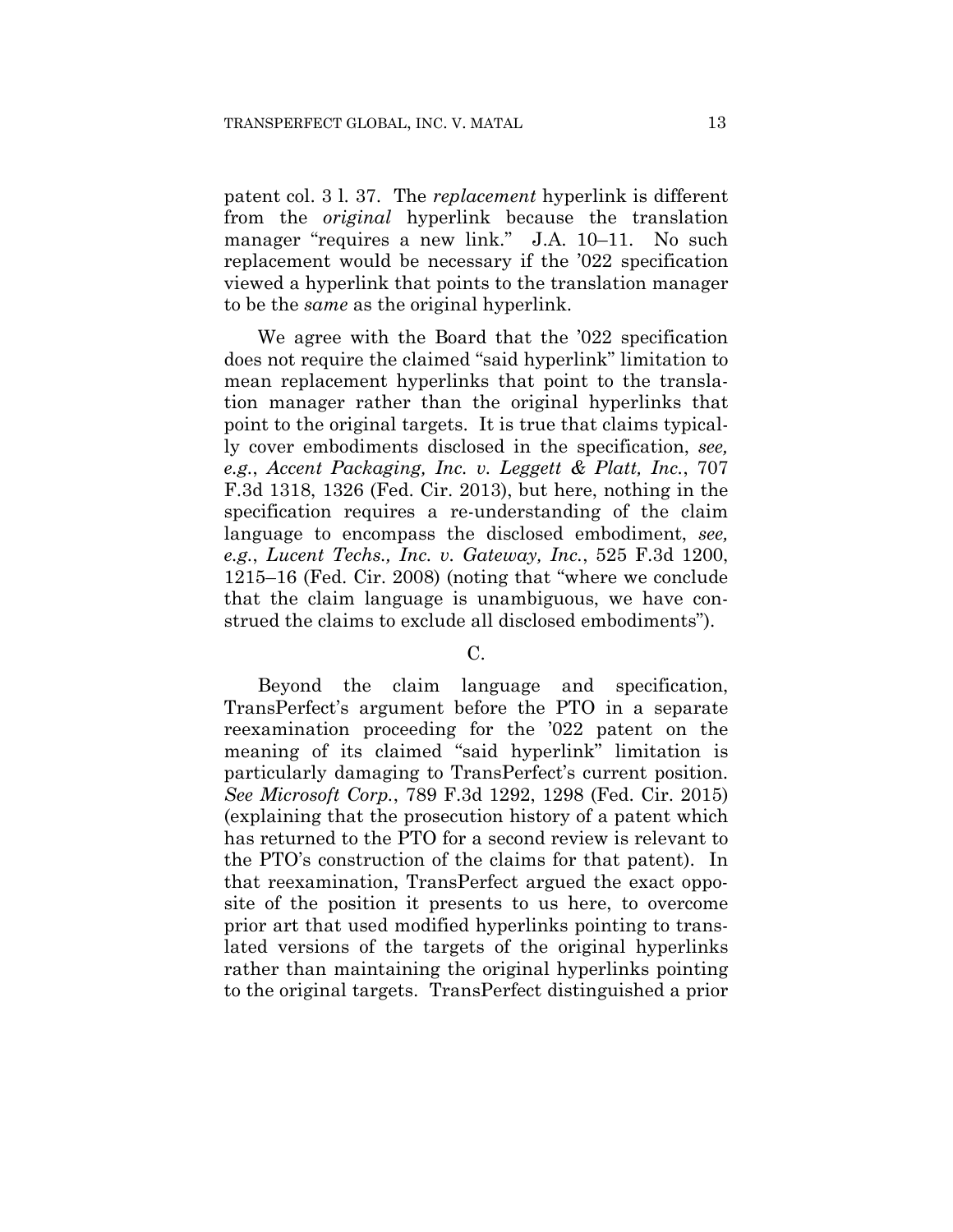art reference (Lakritz) by arguing that the corresponding hyperlink in Lakritz points to a new webpage—the Spanish-language page—instead of the original-language page. Contrary to what TransPerfect advanced in the current proceeding, TransPerfect in the reexamination told the Examiner that its claimed "hyperlink" always points to the same target. The Board recognized this conflict and quoted the following prosecution history, which was TransPerfect's own statement in the reexamination:

*In claim 1*, regardless of the usage of a relative or absolute hyperlink, *the target of a hyperlink in the original (e.g., English-language) document* ("hyperlinks to further electronic communications") *is the same as the target in a document* (e.g., Spanish-language document) translated from the source document ("said further electronic communications"; "said hyperlink["]). *That is, in claim 1, the same "hyperlinks" point to the same "further electronic communications" in both the "translation of said electronic communication" and the initial "electronic communication."* In contrast, Lakritz's translated documents do not link to the same "further electronic communications" as the original document. (Nakhimovsky Decl., ¶ 71).

This is understood by considering the alleged "hyperlinks to further electronic communications" in Lakritz. The hyperlink consisting of " $\leq a$  href= "contact.html">" in an English-language page found at http://www.lai.com/joe/index.html in Lakritz actually refers to the document http:// www.lai.com/joe/contact.html. *To follow the language of claim 1, the corresponding hyperlink in the corresponding Spanish-language page should also refer to http://www.lai.com/joe/ contact.html.* But that is not the case in Lakritz. In Lakritz, the corresponding hyperlink in the corresponding Spanish-language page[,] http://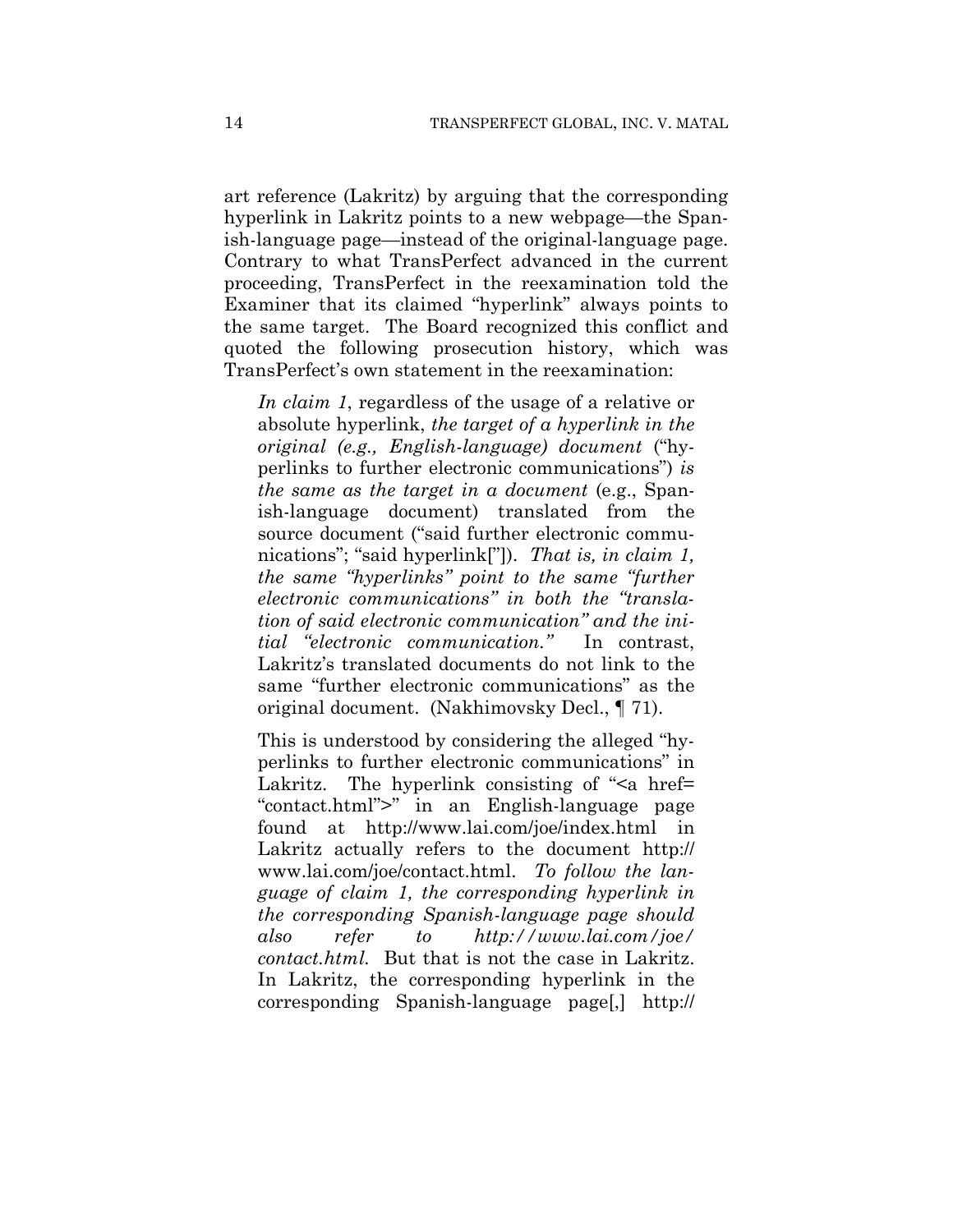www.lai.com/joe/spanish/index.html, instead refers to the document http://www.lai.com/joe/ spanish/contact.html. Said another way, no translation of this alleged "further electronic communication" is needed, as it is already in Spanish.

## J.A. 17 (quoting J.A. 1449) (italics added by the Board).

TransPerfect argued during the reexamination that, for its claims, "the target of the hyperlink in the original document *is the same* as the target in a document translated from the source document." J.A. 17 (emphasis in original). Contrary to its argument to us that the '022 specification requires "said hyperlink" to refer exclusively to replacement hyperlinks that point to the translation manager, TransPerfect argued during the reexamination that "said hyperlink" must "*point to the same [target]*," whether that link is in the original or translated document. J.A. 17. The Board correctly recognized that TransPerfect improperly attempted to advance a conception of the meaning of "said hyperlink" that was the opposite of what TransPerfect argued in the separate reexamination proceeding to overcome prior art. J.A. 18.

TransPerfect argues to us that the Board failed to consider the full context of the prosecution history because it ignored other statements in which TransPerfect explained that hyperlinks can be modified to point to the translation manager. The Director, however, correctly responds that TransPerfect's other statements occurred only in a background paragraph of TransPerfect's office action response, and they referred to the '022 specification rather than the actual claims. Intervenor Br. 35; J.A. 1429, 1548. When read in context, those other statements were immaterial to how TransPerfect portrayed the meaning of its claims.

TransPerfect also argues that Lakritz differs from the '022 patent because Lakritz uses separate documents for each language, organized in "parallel document trees."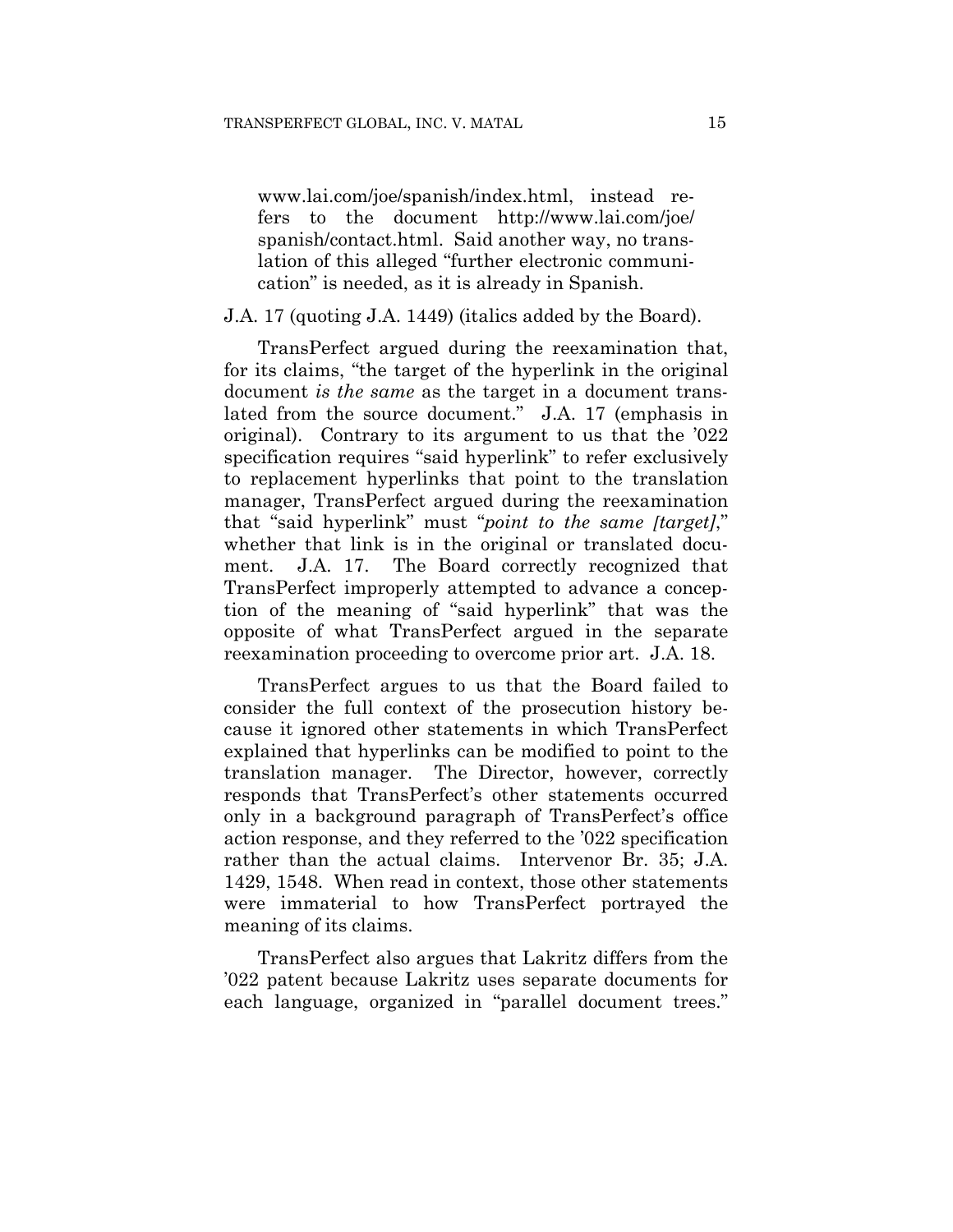Appellant Br. 30. Thus, in TransPerfect's view, this distinction makes its other statements about other distinctions between the claims and Lakritz beside the point. TransPerfect contends that in Lakritz and in other prior art, the user is confined to a pre-determined universe of documents, whereas the '022 patent enables dynamic web browsing and the translation of any arbitrary hyperlinked target. The possibility of these other distinctions between the challenged claims and the prior art, however, does not erase the conflict in TransPerfect's reexamination statements distinguishing the prior art based on the prior art's modification of the targets of hyperlinks.

We agree with the Board that TransPerfect during reexamination distinguished Lakritz for using modified hyperlinks that point to translated targets rather than pointing to the original targets. These reexamination statements to the PTO by TransPerfect support the Board's construction of "said hyperlink" to include unmodified hyperlinks pointing to the original targets. J.A. 11.

## D.

Lastly, TransPerfect relies on its expert testimony to argue that a person of ordinary skill in the art "would have understood that 'said hyperlink' is the same 'one or more hyperlinks,' where the 'one or more hyperlinks' and its label has been translated and its destination modified to point to a translation of the 'further electronic communications' by the translation manager." J.A. 1633–34 ¶ 33. The Board rejected this testimony because it was inconsistent with both the well-understood meaning of hyperlink and the prosecution history. J.A. 10, 16–19.

We agree that TransPerfect's expert testimony does not overcome the intrinsic evidence contained in the claim language, specification, and prosecution history. J.A. 10– 19. Because the intrinsic evidence supports the Board's construction of "said hyperlink," we affirm the Board's construction. *Microsoft Corp.*, 789 F.3d at 1297 ("To the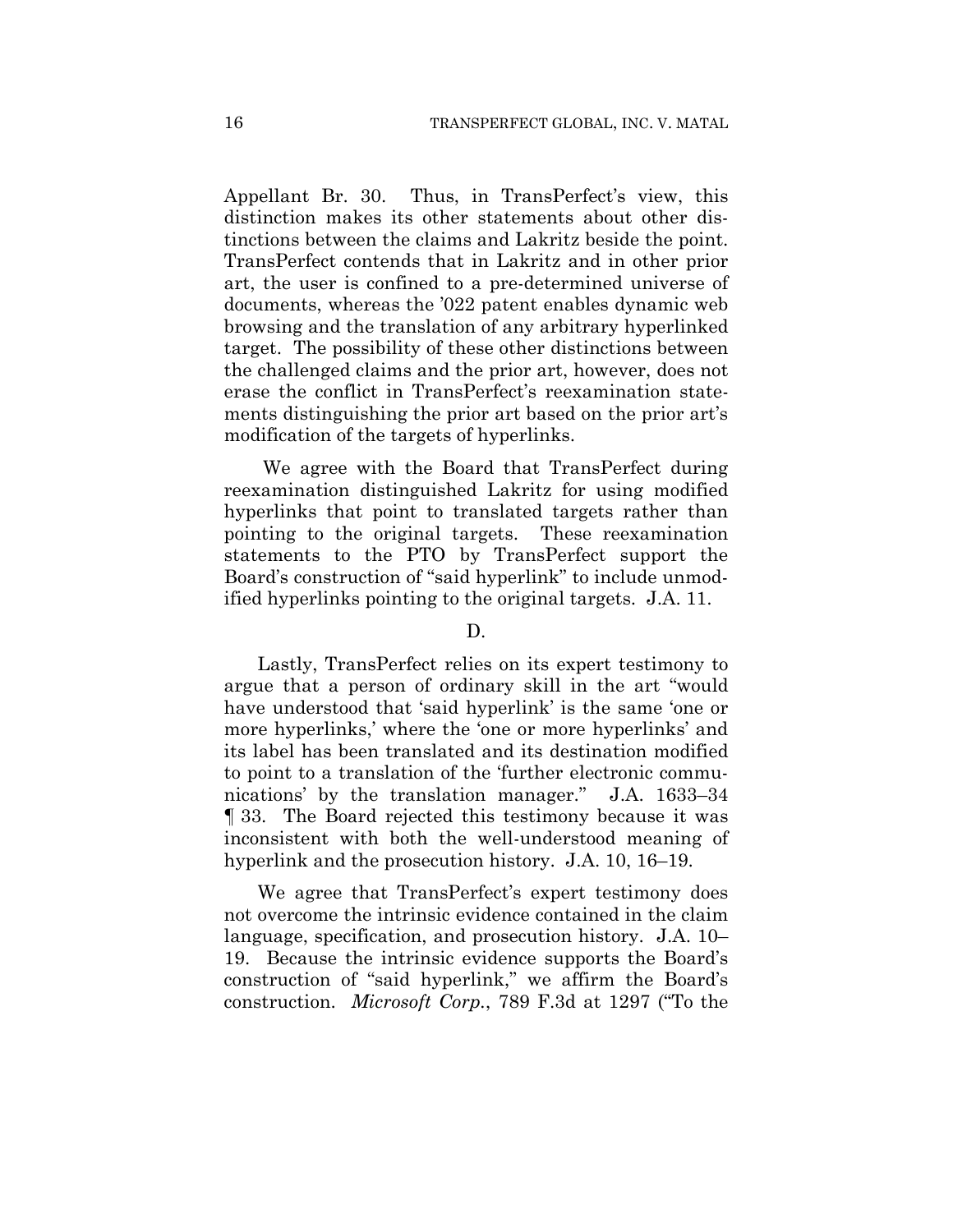extent the Board considered extrinsic evidence when construing the claims, we need not consider the Board's findings on that evidence because the intrinsic record is clear."). We agree that "said hyperlink" includes at least unmodified hyperlinks that point to "further (untranslated) electronic communications." J.A. 11, 21.

## III. No Written Description Support

We next address the Board's finding of unpatentability. The Board found that a person of ordinary skill in the art would not have understood from the written description of the '022 patent that the inventors possessed and described an embodiment in which "said hyperlink" referred to one or more untranslated further electronic communications. J.A. 30. The Board rejected TransPerfect's argument that a disclosed browser plug-in could perform, once an untranslated hyperlink is clicked, the tasks of (1) translating an untranslated hyperlink; and/or (2) redirecting a user to the translation manager to access a translated version of the "further electronic communications." The Board explained that claim 1 recites that the *translation manager* performs the step of "providing translation of said further electronic communications when said hyperlink is activated," and claim 1 does not refer to a browser plug-in. J.A. 28–29. It also found that there is no description of any plug-in that performs the functions of the translation manager, that a plug-in would still need to use the translation manager to perform the actual translation, and that a translation would still replace all the untranslated hyperlinks with new ones pointing to the translation manager.

The written description requirement provides that a patentee's application for a patent must "clearly allow persons of ordinary skill in the art to recognize that [he] invented what is claimed." *Ariad Pharm., Inc. v. Eli Lilly & Co.*, 598 F.3d 1336, 1351 (Fed. Cir. 2010) (en banc) (quoting *Vas-Cath Inc. v. Mahurkar*, 935 F.2d 1555, 1563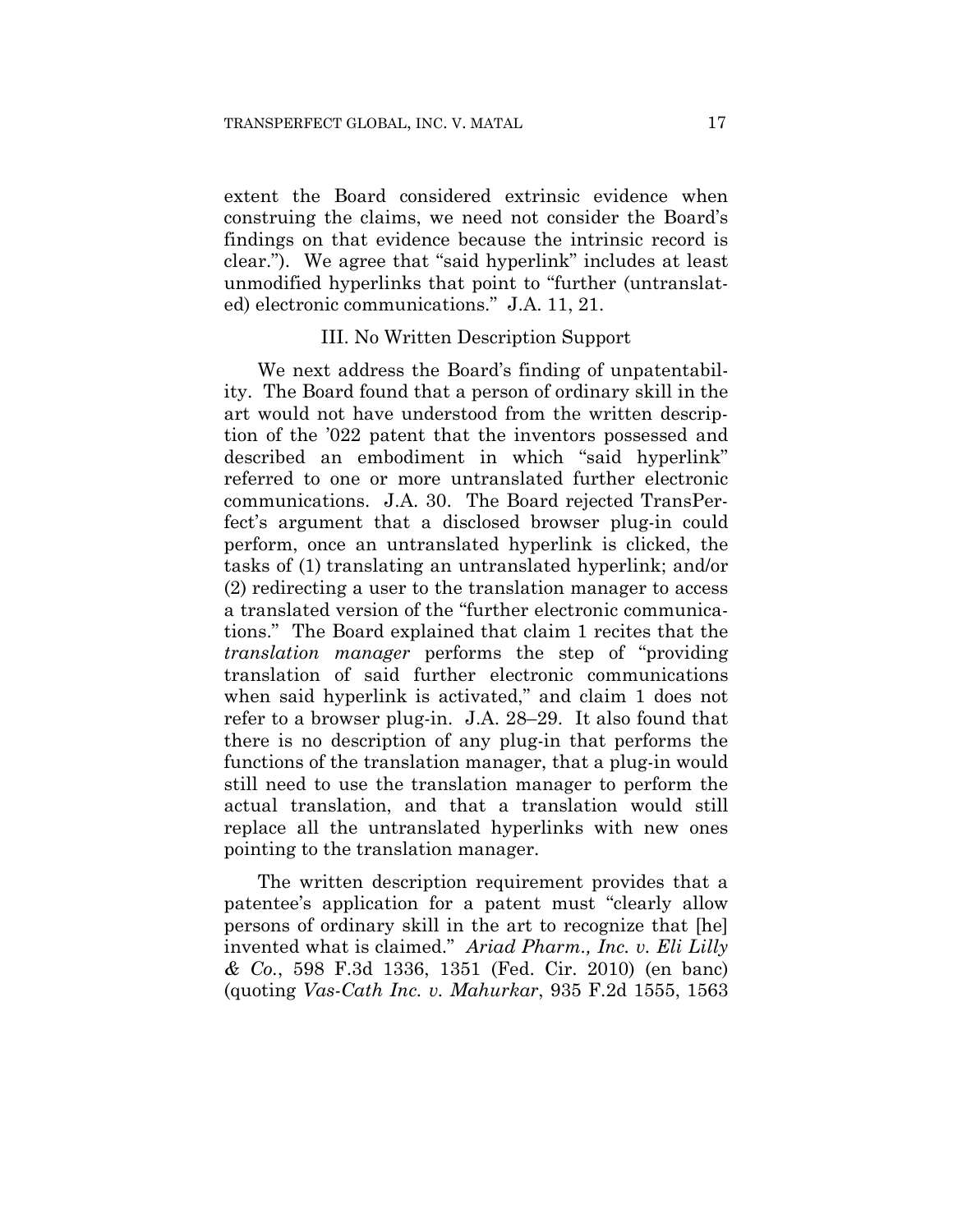(Fed. Cir. 1991)). "[T]he test for sufficiency is whether the disclosure of the application relied upon reasonably conveys to those skilled in the art that the inventor had possession of the claimed subject matter as of the filing date." *Id.* "[T]he level of detail required to satisfy the written description requirement varies depending on the nature and scope of the claims and on the complexity and predictability of the relevant technology." *Id.*

Here, TransPerfect argues that the '022 specification "expressly (and broadly) states that a plug-in could perform the 'described functions' of the invention." Appellant Br. 36–37 (quoting '022 patent col. 6 ll. 22–23). This browser plug-in can "interact either actively or passively with the viewed web pages . . . and communicate with the translation manager via the Internet to request translation in response to a keystroke, mouse action, . . . or other method by the customer," including "request[ing] translation in response to a . . . mouse [click]" on a hyperlink. '022 patent col. 6 ll. 23–30. An "explorer bar" can also "communicate with the web browser to gain access to the required details of the current web page" and "support[] the translation of web pages." *Id.* col. 4 l. 64–col. 5 l. 3. According to TransPerfect, when a user activates an untranslated hyperlink, the plug-in would recognize that the user desires a translated version of "said hyperlink" and redirect the user's browser to the translation manager.

We agree with the Board that the '022 specification lacks sufficient written description support for the challenged claims. The '022 specification provides no disclosure of how a browser plug-in would redirect a user to a translated version of an untranslated hyperlinked webpage, or to the translation manager, each time an untranslated hyperlink is activated. J.A. 29. The only disclosed mechanism for translating hyperlinked pages uses the translation manager to *replace* the hyperlinks in the original webpage with new hyperlinks in a translated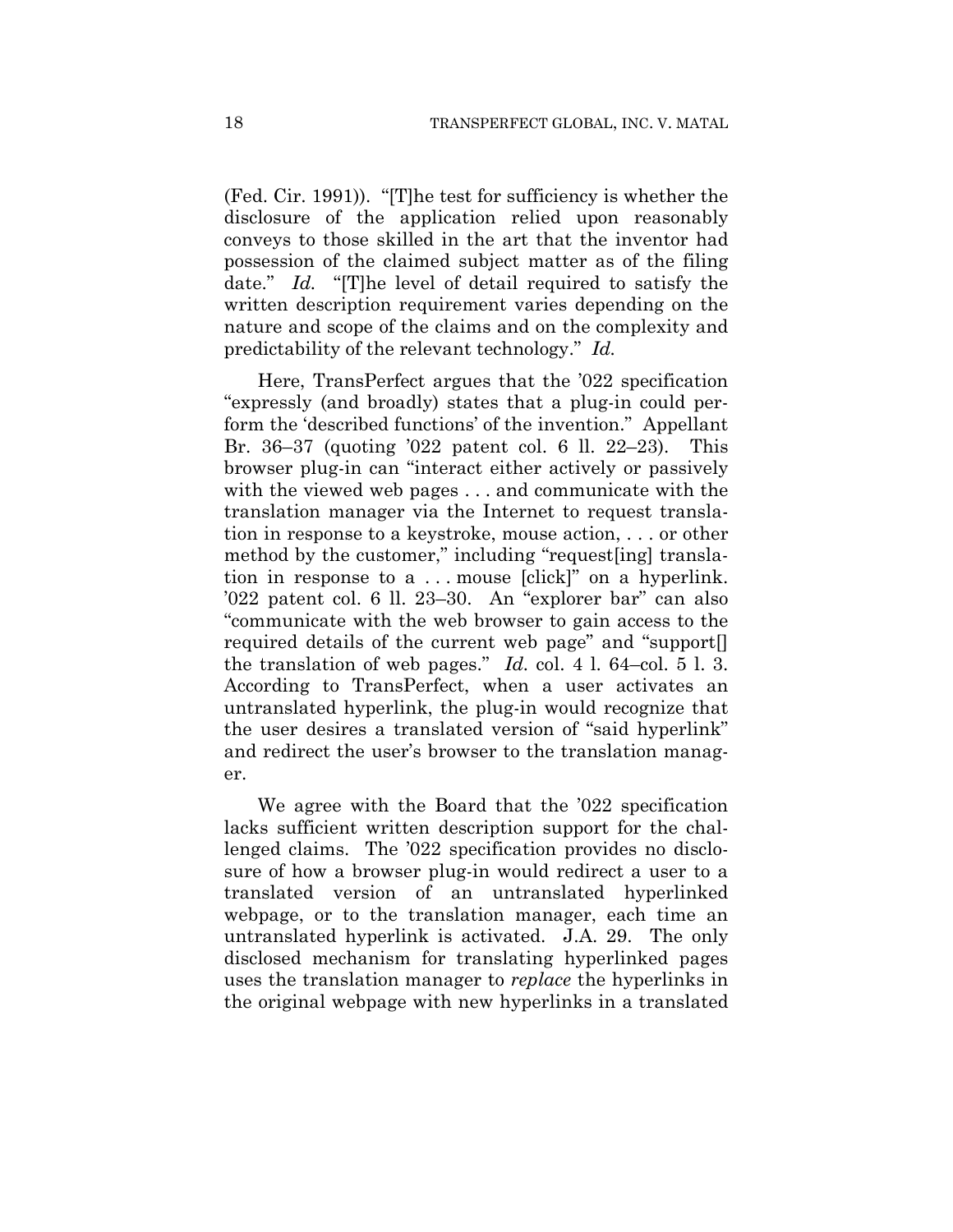webpage that point to the translation manager. '022 patent col. 3 ll. 37–39. TransPerfect even concedes that the browser plug-in does not itself perform translations, but only acts as an intermediary. Appellant Br. 36–37.

TransPerfect contends that the claims do not preclude a plug-in from acting as an intermediary to coordinate between the browser and the translation manager to provide translated content because claim 1 is an openended claim. We reject this argument because, even if the claims do not foreclose the use of a plug-in, there is no disclosure of a plug-in with the alleged intermediation capability. The specification contains no disclosure of an intermediary role for plug-ins to intervene whenever a user activates an untranslated hyperlink.

Substantial evidence also supports the Board's finding that the "described functions" of the plug-ins refer to the one-click translation component. J.A. 29. The function of requesting a translation in response to a keystroke, mouse action, voice command, or other command from a user is for the translation of the original webpage (the electronic communication), not the targets of the hyperlinks within that webpage (the further electronic communications). '022 patent col. 6 ll. 20–30. The plug-in does not itself perform any translations, but it requests a translation of the original webpage from the translation manager. *Id.* col. 6 ll. 28–30. Even if the plug-in were an intermediary to the translation manager, the only disclosed mechanism of the translation manager for translating hyperlinked pages is the replacement of all the hyperlinks in the original webpage with replacement hyperlinks pointing to the translation manager. '022 patent col. 3 ll. 37–39. The '022 specification does not disclose using plug-ins to translate linked pages without using replacement hyperlinks. Because of this limited disclosure, TransPerfect attempts to bootstrap real-time translation into the disclosure of the plug-in. '022 patent col. 4 l. 61–col. 5 l. 3, col. 6 ll. 20–30. Yet the '022 specifi-